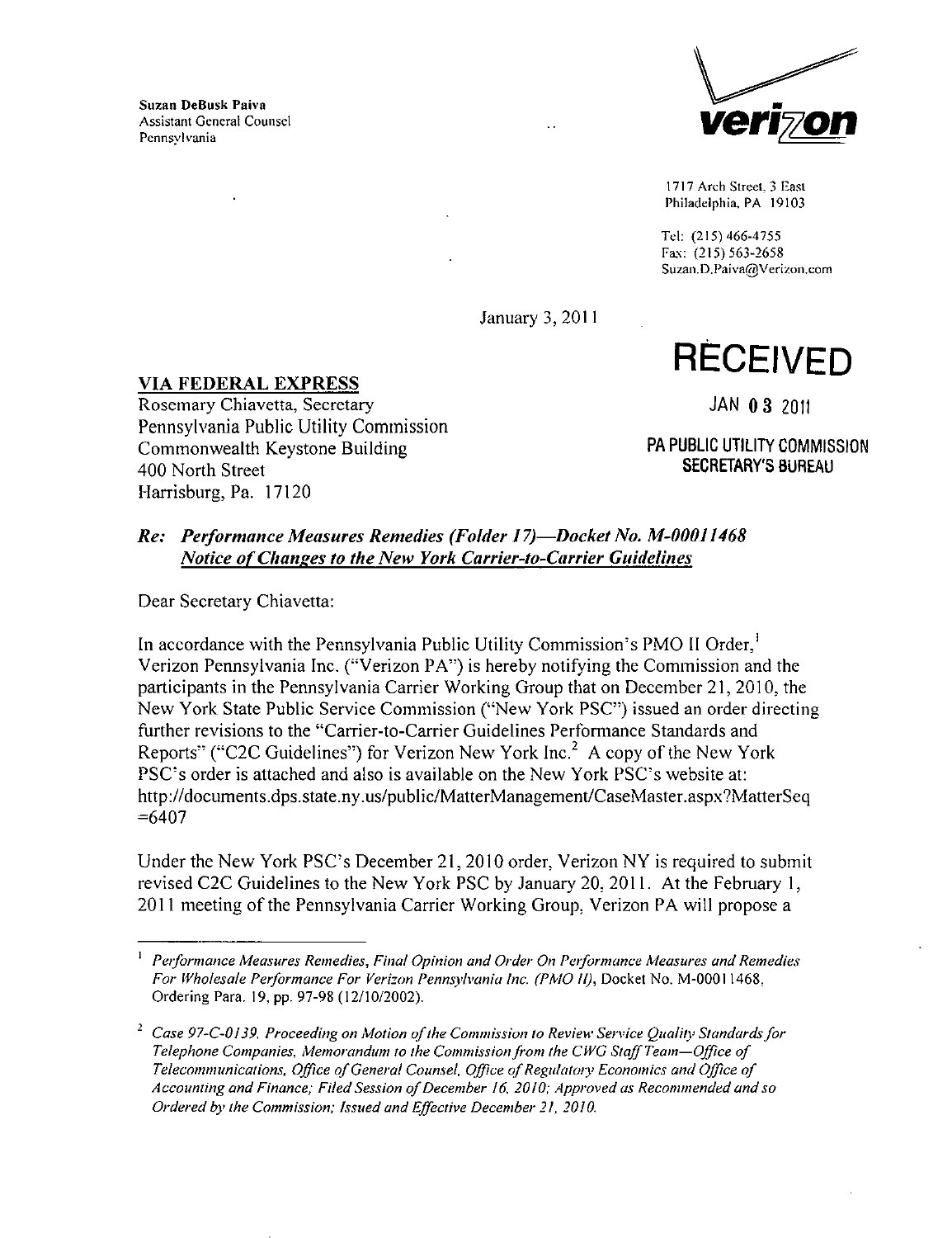schedule for the Commission's consideration of draft revised PA C2C Guidelines that contain the revisions to the NY C2C Guidelines, including a proposed schedule for comments and reply comments.

If you have any questions about this notice, please call me.

Very truly yours.

 $\frac{1}{2}$ SS-

Suzan D. Paiva

SDP/slb Enc.

### **Via Federal Express**

cc: Louise Fink Smith Joseph Witmer Cheryl Walker Davis Dale Kirkwood

## **Via Electronic Mail**

cc: Pennsylvania Carrier Working Group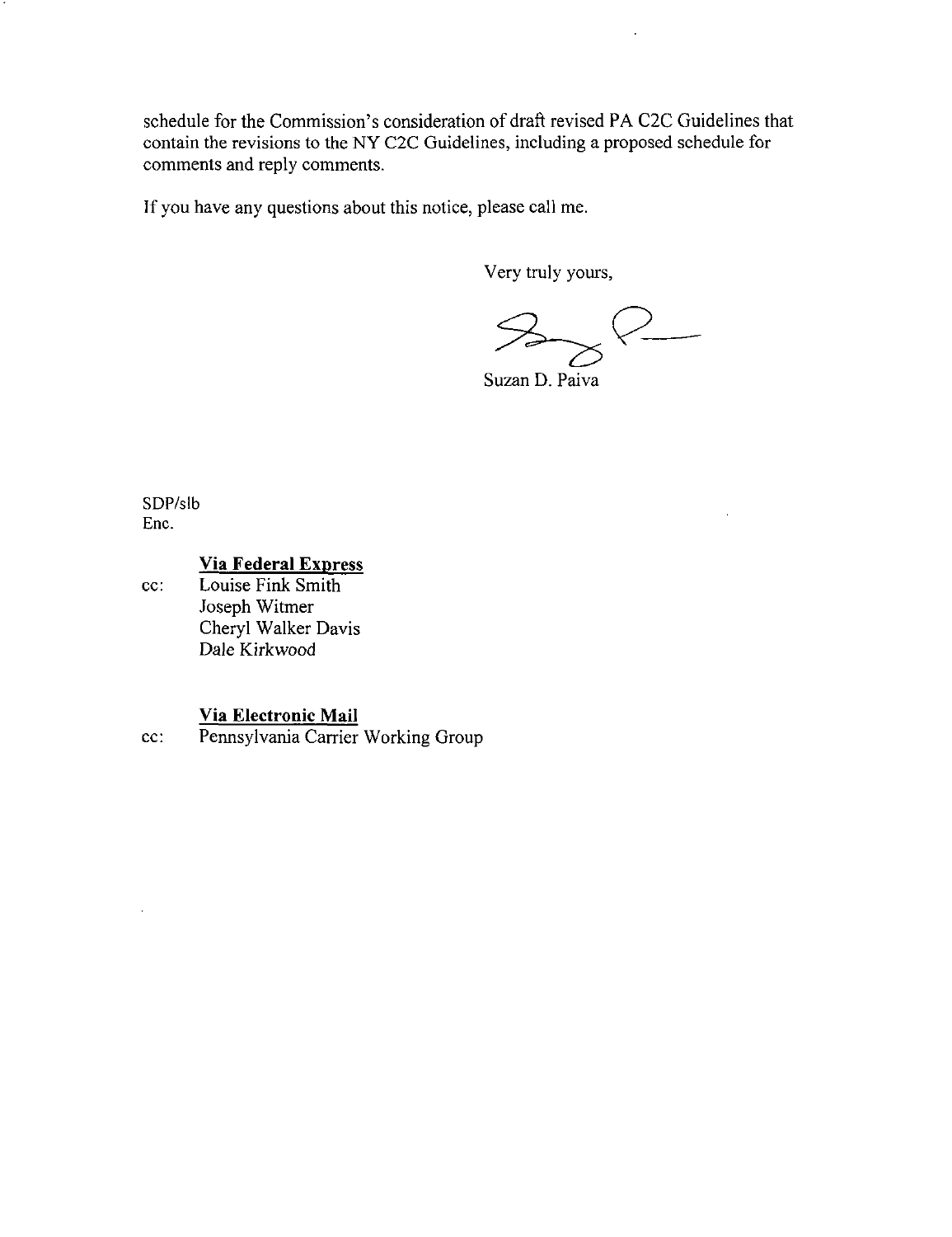**BECEWEO** 

JAN 03 2011

**PA PUBLIC UTILITY COMMISSION**<br>SECRETARY'S BUREAU

Filed Session of December 16, 2010 Approved as Recommended and so Ordered by the Commission Jaclyn A. Brilling gr<br>Digitally Signed by Secretary<br>New York Public Service Commosor

> JACLYN A. BRILLING **Secretary**

Issued and Effective December 21, 2010

STATE OF NEW YORK DEPARTMENT OF PUBLIC SERVICE

December 1, 2010

TO: THE COMMISSION

- FROM: CWG STAFF TEAM Office of Telecommunications, Office of General Counsel, Office of Regulatory Economics and Office of Accounting and Finance
- SUBJECT: CASE  $97-C-0139$  Proceeding on Motion of the Commission to Review Service Quality Standards for Telephone Companies.
- RECOMMENDATION: It is recommended that the Commission approve the proposed modifications to the Verizon Inter-Carrier Service Quality Guidelines (C2C Guidelines). These modifications consist of two administrative changes and two process changes that remove MR-1 sub-metrics related to the Electronic Bonded Trouble Administration (EBTA) Interface and revise the performance standard for MR-2-01-3200 (Network Trouble Report Rate Unbundled Network Element (UNE) Specials). These proposed modifications represent a general consensus recommendation of the Carrier Working Group (CWG), with a nonconsensus opinion offered.

#### BACKGROUND

The C2C Guidelines establish metrics and standards for measuring and reporting Verizon New York Inc.'s (Verizon) and Frontier Telephone of Rochester, Inc.'s (Frontier of Rochester)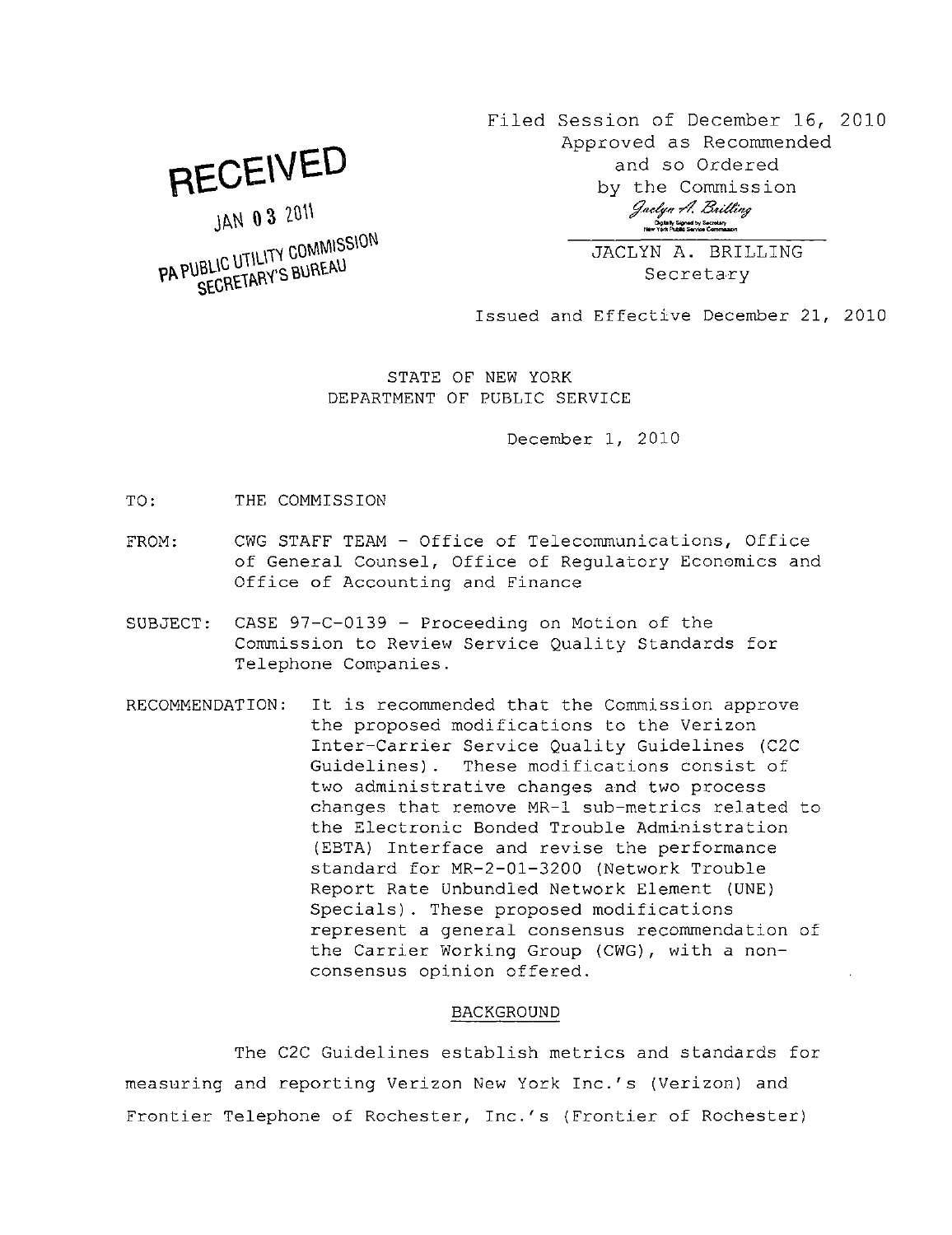inter-carrier service quality performance.<sup>1</sup> Since the adoption of the C2C Guidelines in 1999, the CWG, with an active membership that includes Department of Public Service staff (staff); the major incumbent local exchange carriers (ILEC) and competitive local exchange carriers (CLECs) operating in New York State, continues to work in a collaborative manner to modify the C2C Guidelines when appropriate justification has been presented by Verizon, Frontier of Rochester and/or the CLEC community. The recommendations of the CWG are the subject of many past Commission Orders; the last one was September  $17$ ,  $2009.<sup>2</sup>$ 

#### DISCUSSION

Since their inception, the Commission has modified the C2C Guidelines to address industry changes, competitive issues, technological improvements, and other factors. The proposed modifications to the C2C Guidelines are classified into two categories: non-process changes of an administrative nature and changes that affect the manner in which a performance measurement is processed (i.e., how the measurement is

2 Notice of the Commission's intent to further modify the C2C Guidelines was published in the State Register on September 29, 2010 (SAPA No. 97-C-0139SP32). No comments were received .

 $^{\prime}$  The Verizon C2C Guidelines were approved in Case 97-C-0139, Proceeding on Motion of the Commission to Review Service Quality Standards for Telephone Companies, Order Adopting Inter-carrier Service Quality Guidelines (issued February 16, 1999) and Frontier of Rochester's C2C Guidelines were approved on February 16, 2000. The Guidelines provide the metrics and performance standards applicable to Verizon's state level operating entities. They include comprehensive explanations of the standard's definitions, measurement methodologies, reporting levels, geography covered, current product intervals, and glossary and appendices that provide explanatory material.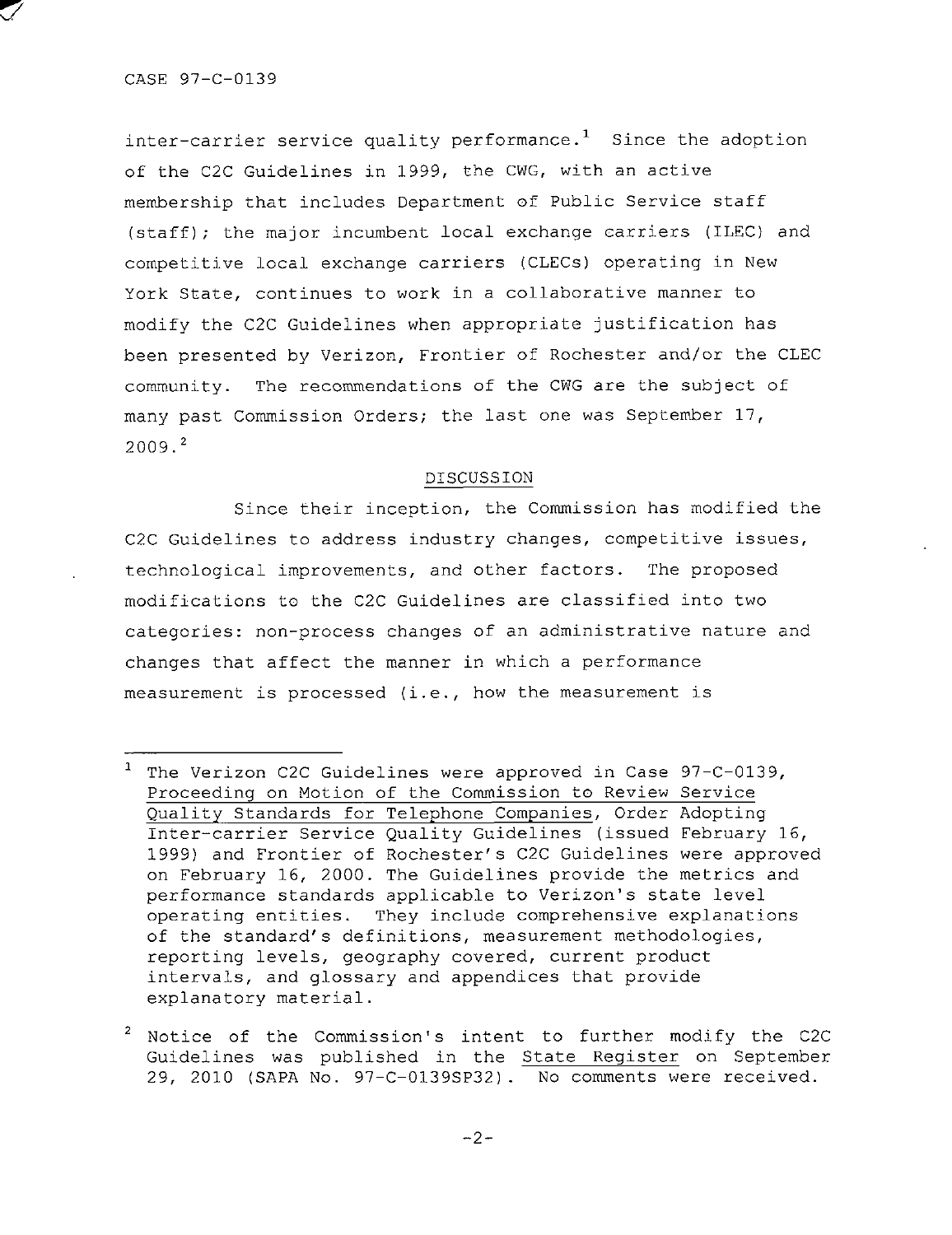calculated or which products are measured in accordance with the performance measurement).

The CWG recommends changes to the C2C Guidelines that either represent the consensus decision of the CWG (i.e., the parties have agreed upon the necessity and implementation of the metrics and standards) or which are non-consensus. The modifications recommended herein consist of two administrative changes and two process changes that remove MR-1 (Response Time OSS Maintenance Interface) sub-metrics related to the Electronic Bonded Trouble Administration (EBTA) Interface and revise the performance standard for MR-2-01-3200 (Network Trouble Report Rate UNE Specials). These modifications to the C2C Guidelines were discussed and reviewed at a number of CWG sessions and should be adopted according to the consensus determination developed by the CWG. A non-consensus opinion was offered relating to  $MR-2-01-3200$  definition and standard.<sup>3</sup> Administrative Changes

The two proposed administrative modifications to the C2C Guidelines, detailed in Section A of Attachment 1, removes references to West Virginia from the Guidelines and Appendices<sup>4</sup> and clarifies that maintenance related Trouble Codes<sup>5</sup> only apply to the measurement of Specials and Trunks products, while Disposition Codes<sup>6</sup> apply to the other products measured under the MR-2 (Trouble Report Rate), MR-3 (Missed Repair Appointments), MR-4 (Missed Repair Appointments), and MR-5 (Percent Repeat

<sup>4</sup> West Virginia is no longer part of the Verizon Footprint.

 $3$  Covad offered a non-consensus opinion.

<sup>&</sup>lt;sup>5</sup> Trouble Codes are specific codes, either "FAC", "CO" and "STN" for Specials and Trunks, used to indicate network troubles.

 $6$  Disposition Codes are the codes assigned by the Field Technician when closing a trouble. This code identifies the plant type/location in the network where the trouble was found.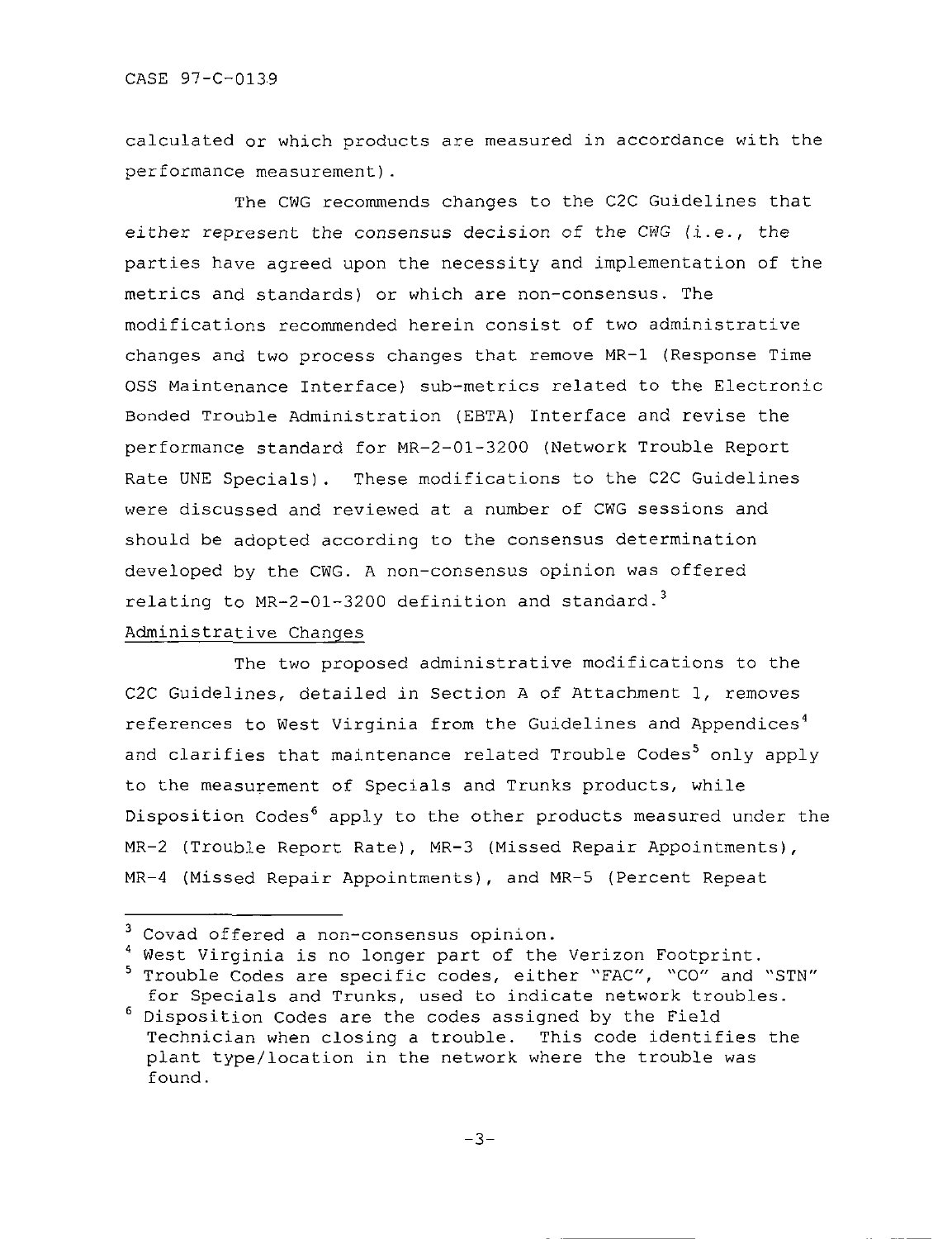Reports within 30 Days) sub-metrics. The CWG recommends adoption of these changes to the C2C Guidelines.

## Process Changes

The proposed process modifications to the C2C Guidelines, detailed in Section B of Attachment 1 to this Order, consist of two changes.

1. MR-1 (Response Time OSS Maintenance Interface)

The MR-1 metric was designed to measure the response time associated with trouble requests submitted by CLECs in the OSS Maintenance Interface. The MR-1 metric is divided into submetrics that measure the different trouble transactions, including Create, Status, Modify, Request Cancellation, Trouble History Report and Test Trouble. In 2005, MR-1 was modified to include electronically bonded interfaces (EBTA and TAXI)<sup>7</sup>.

The Carrier Working Group determined that the EBTA interface is no longer used by any carrier. Thus, the submetrics are capturing no data and are no longer necessary. Those metrics would include: MR-1-07-6060 (% On-Time -- Ticket Closure on Bonded Open Tickets), MR-1-08-6060 (% On-Time -- Create Trouble),  $MR-1-09-6060$  (% On Time - Status Trouble),  $MR-1-10-$ 6060 (% On Time - Modify Trouble),  $MR-1-11-6060$  (% on-Time -Request Cancellation of Trouble), and  $MR-1-12-6060$  (% on-Time -Test Trouble (POTs only). The CWG recommends adoption of these changes to the C2C Guidelines.

## 2. MR-02-01-3200 (Network Trouble Report Rate UNE Specials )

MR-02 measures total initial customer directed (CD) or customer referred (CR) troubles reported, where the trouble

 $<sup>7</sup>$  Electronic bonding refers to the method of transferring</sup> electronic information between CLECs and Verizon OSS interfaces on a machine-to-machine, real time basis.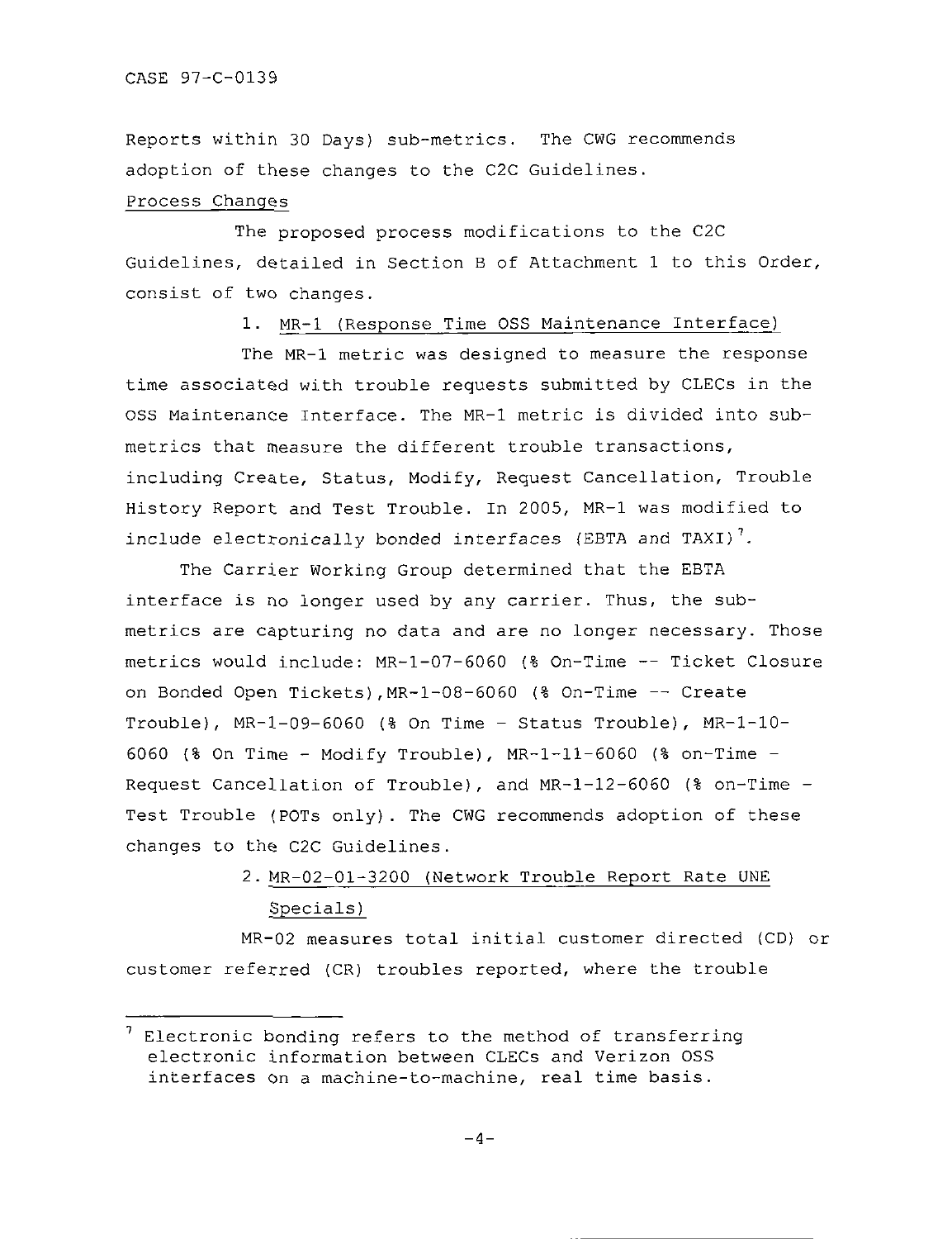disposition was found to be in the network, per 100 lines, circuits, or trunks in service.<sup>8</sup> For this metric, a parity standard is used, that is, the performance to CLEC customers is measured against the performance received by Verizon's retail customers.

In August 2009, members of the CWG requested an analysis of the worse than standard performance for MR-2-01-3200 (Network Trouble Report Rate UNE Specials), MR-4-01-1217 (Mean Time to Repair for Resale & UNE Combined Specials - DS1 & DS3),  $MR-4-06-3217$  (Percent Out of Service > 4 Hours for UNE Specials  $-$  DS1 & DS3), MR-4-08-1217 (Percent Out of Service  $>$  24 Hours for Resale & UNE Combined Specials - DS1 & DS3) and  $MR-5-01-3200$ (Percent Repeat Reports within 30 Days for UNE Specials).

The CWG's review of the CLEC performance component of the metric indicated that repair service for CLEC special services had worsened in 2009. A root-cause analysis was done and uncovered that Verizon had reconfigured its practices at its special service circuit repair centers. Verizon has since addressed these shortcomings and repair service has improved. This has resulted in better than standard performance for MR-4-01-1217, MR-4-06-3217, MR-4-08-1217 and MR-5-01-3200, but not for  $MR-2-01-3200$ .

The root-cause analysis for MR-2-01-3200 revealed that since March 2005, Verizon has consistently failed to satisfy the parity standard for this metric. Verizon has routinely recorded a monthly score of  $-5$  on this sub-metric, which is the maximum

 $8$  Customer Directed (CD) troubles are those troubles where a customer contact Verizon, using the standard trouble reporting procedures about a trouble with a residence, business or other company provided service. Customer referred (CR) troubles are those troubles a customer refers to a Verizon employee and the Verizon employee then refers the trouble to Verizon for processing .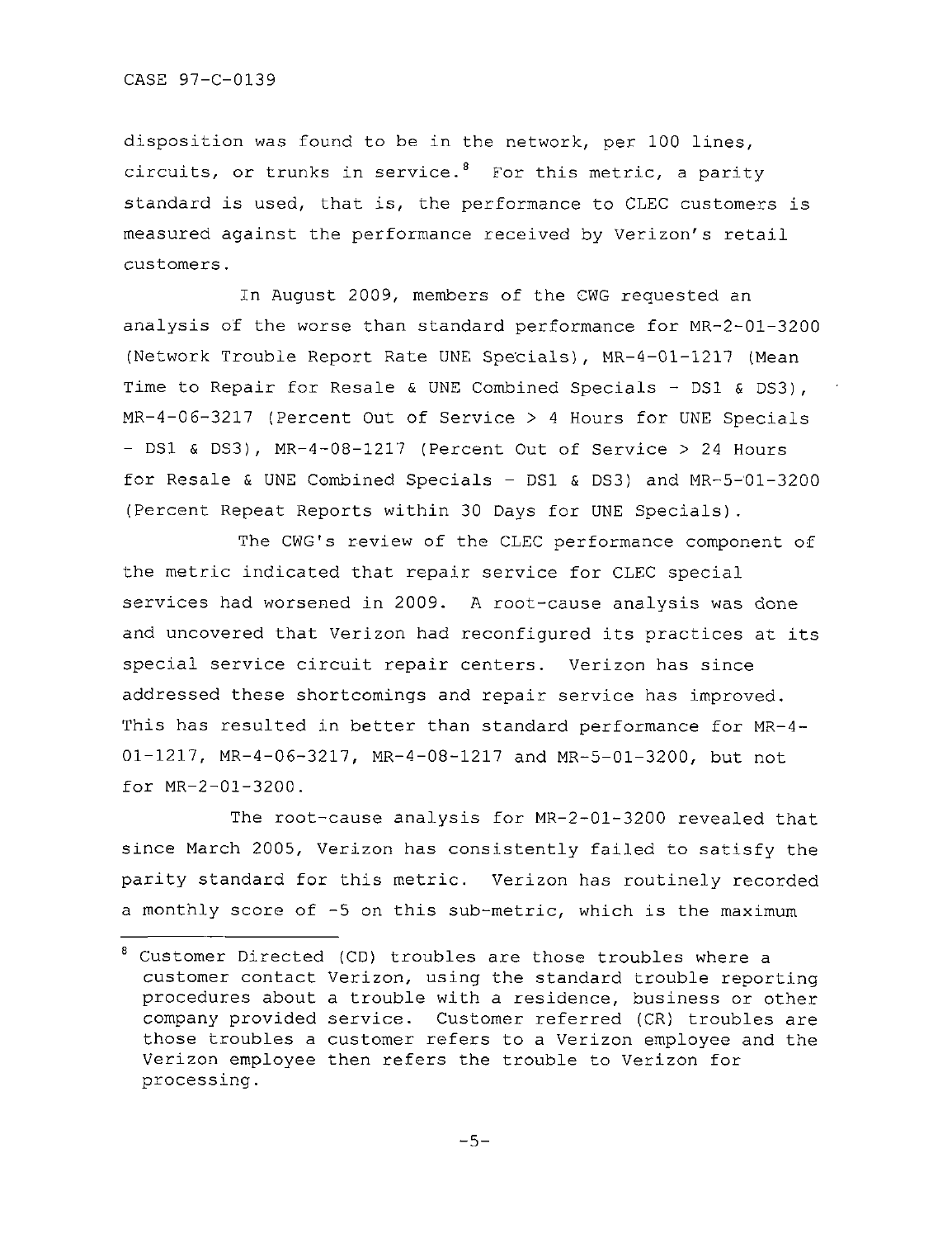out of parity performance score under the Guideline's statistical test. The CWG engaged in additional discussions of this sub-metric MR-2-01-3200 to determine why the standard for this sub-metric was being missed subsequent to the improved performance on MR-4-01-1217, MR 4-06-3217, MR 4-08-1217 and MR 5-01-3200, and what, if any steps, could be taken to remediate the sub-metric. After extensive analysis, which began in January 2010, the CWG discussed numerous possible flaws associated with the sub-metric that are driving chronic lack of parity and, given the nature of the Specials market, there was no reasonable or cost effective way to fix the measurement definition for the MR-2-01-3200 sub-metric for UNE Specials.

The Group discussed that a parity standard, which compares the Retail Specials Network Trouble Report Rate to the CLECs' Specials Network Trouble Report Rate, using statistical testing, would be inappropriate if Verizon and the CLECs provide different types of Specials products to their end users. This difference would represent an "apples-to-oranges" comparison between the two product groups. Since valid statistical testing requires the comparison of like groups, a parity standard is not appropriate for the MR-2-01-3200 sub-metric if it could be determined that the Verizon and CLEC special service circuits measured by MR-2-01-3200 are not reasonably like-to-like.

During this analysis, the CWG also determined that the large denominators associated with the performance captured under MR-2-01-3200 could periodically result in statistically failing scores, when there were actually minuscule differences between CLEC and Verizon performance. Thus, a large denominator problem undercuts the usefulness of the statistical scores recorded under this sub-metrics and militates against the continued application of a parity standard for these submetrics.

-6-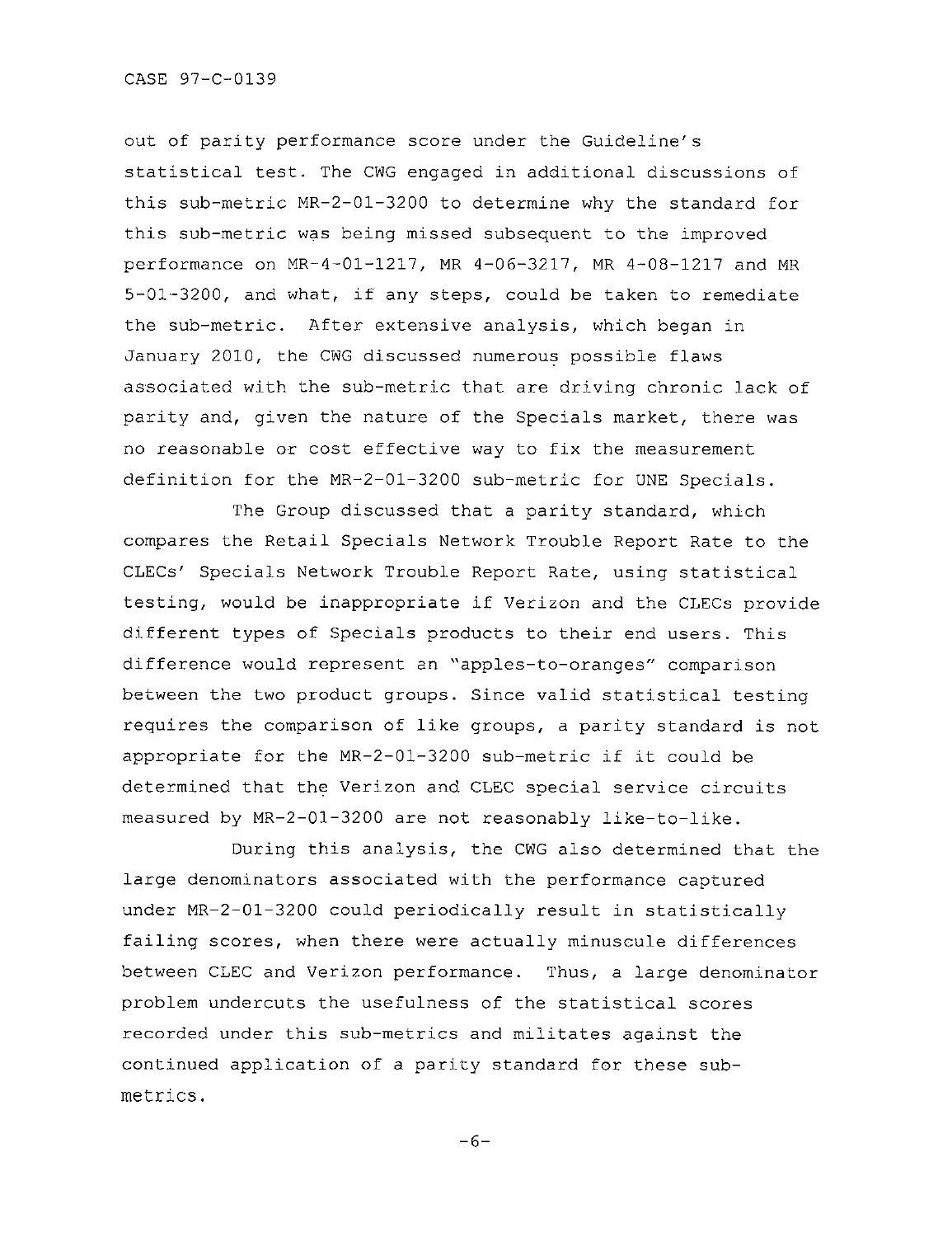Also during these discussions, the CWG determined that the MR-2-01-3200 trouble report rate metric includes trouble reports that are measured in the other UNE specials repair related metrics, for example, MR-4-01-1217, MR-4-06-3217, MR-4-08-1217 and MR-5-01-3200, such as installation troubles and repeat trouble reports. By retaining the CLEC trouble report rate measurement as an information-only metric, the CWG will be able to comprehensively monitor specials repair performance in the future.

The CWG also examined CLEC-specific and other data to determine whether it would be appropriate to develop a benchmark standard for UNE Specials. The Group noted that the Network Trouble Report Rate (NTRR) on the MR-2-01-3200 sub-metric varies significantly among the CLECs. The Group also acknowledged that a number of other factors outside of Verizon's control, such as inclement weather and accidents, could influence a CLEC's NTRR. NTRRs could also vary by geography. Thus, CLECs operating in different geographic markets could record different NTRRs. The CWG discussed that a great deal of additional analysis would be necessary to determine a reasonable level at which to set a benchmark standard .

With the exception of Covad, the group agreed that there was no reasonably quick and straightforward way to fix the measurement definition and standard for the MR-2-01-3200 submetric for UNE Specials. The Group determined that the most efficacious course of action to deal with this "broken" submetric was to change the performance standard from "Parity with Verizon" to "No Standard" with the understanding that the CLECs would continue to receive monthly data on their individual NTRRs for each of their respective sub-metrics under MR-2-01-3200. The aggregate monthly report will also contain the aggregate NTRR for each of the  $MR-2-01-3200$  sub-metrics.

$$
-7 \\ -
$$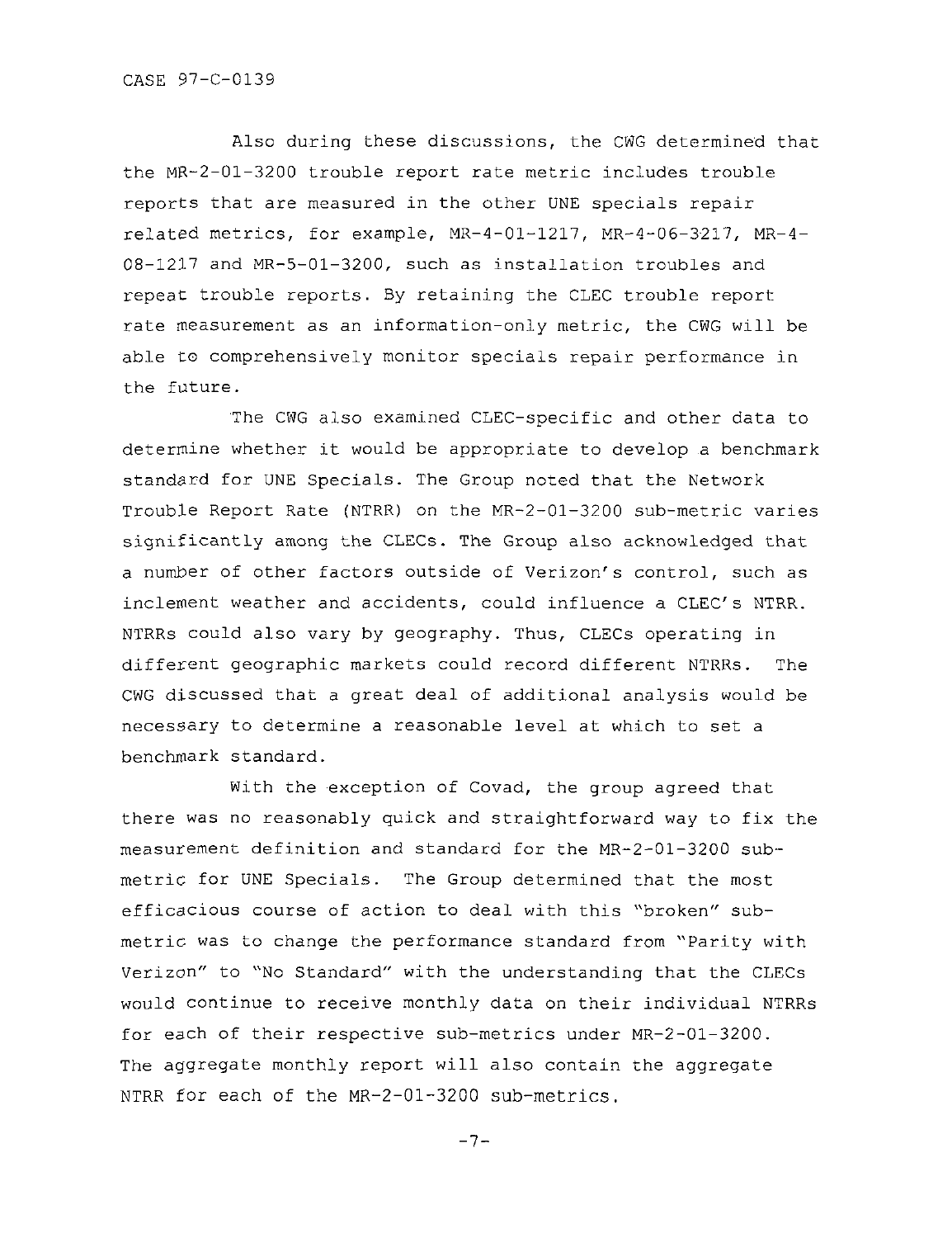While consensus (majority rules) was achieved, Covad disagreed  $^{\texttt{9}}$  and asserted that a benchmark standard for MR-2-01· 3200 should be applied. Covad indicated that the UNE Specials' product (a copper facility) offered by Verizon should not differ among CLECs. Covad noted that weather and accidents as well as geography issues should not only be monitored by Verizon, but staffed accordingly and, therefore, it does not find these factors to be relevant to developing a benchmark standard. In addition, Covad believes that performance metric exclusions and force majeure clauses already take into account those conditions that Verizon points out that are not within Verizon's control.

Regarding the elimination of retail compare results (non-standard), Covad indicates that per Verizon's assertion the results reflect an apples' to oranges comparison. Covad noted that until a root cause analysis can be performed against both wholesale and retail results, proof that the results did not reflect parity has never been achieved.

Staff agrees with the majority consensus opinion that it would not be cost efficacious to continue the root cause and definitional analyses that would be required to determine if a parity was ever achieved for this metric, if a benchmark standard is warranted, and/or if Verizon's performance related to this metric would pass under an alternative standard. Given that the "report rate metrics"<sup>10</sup> have not been included in the Performance Assurance Plan (PAP), the benefit of redefining this metric does not outweigh the costs associated with the further

 $9$  Covad's non-consensus opinion is included in Section B of Attachment 1.

 $10$  Due to their larger sample sizes, report rate metrics often show statistically significant results based upon competitively miniscule differences.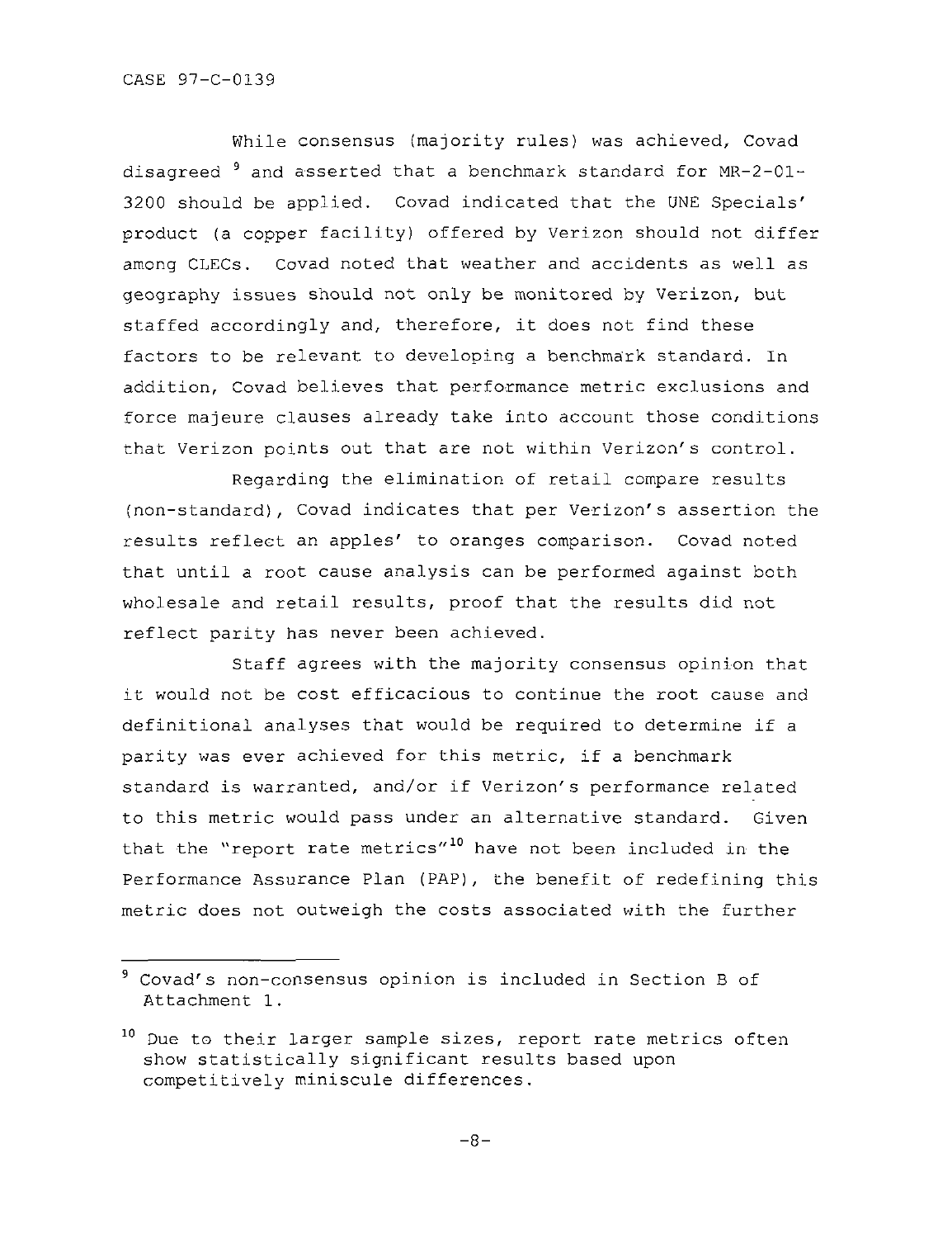investigation and collaboration that would likely be necessary to fix it. Covad also contends that the specials products offered by Verizon should not differ among CLECs. However, staff disagrees that a benchmark standard could be readily developed since the analysis and discussion undertaken by the subgroup indicates that the UNE specials products provided by Verizon do in fact differ from CLEC to CLEC. For these reasons, it is recommended that the Commission adopt the CWG majority consensus proposal to change the performance standard from "Parity with Verizon" to "No Standard" with the understanding that the CLECs would continue to receive monthly data from Verizon on their individual NTRRs for each of their respective  $sub-metrics$  under  $MR-2-01-3200$ . The aggregate monthly report will also contain the aggregate NTRR for each of the MR-2-01-3200 sub-metrics .

#### CONCLUSION

The proposed modifications are reasonable and will update and streamline the C2C Guidelines. The proposed modifications represent the general consensus recommendations of the CWG and the non-consensus opinion is duly noted. Team members from the Office of Accounting and Finance and the Office of Regulatory Economics assisted with the preparation of this memorandum and agree with its recommendations.

 $-9-$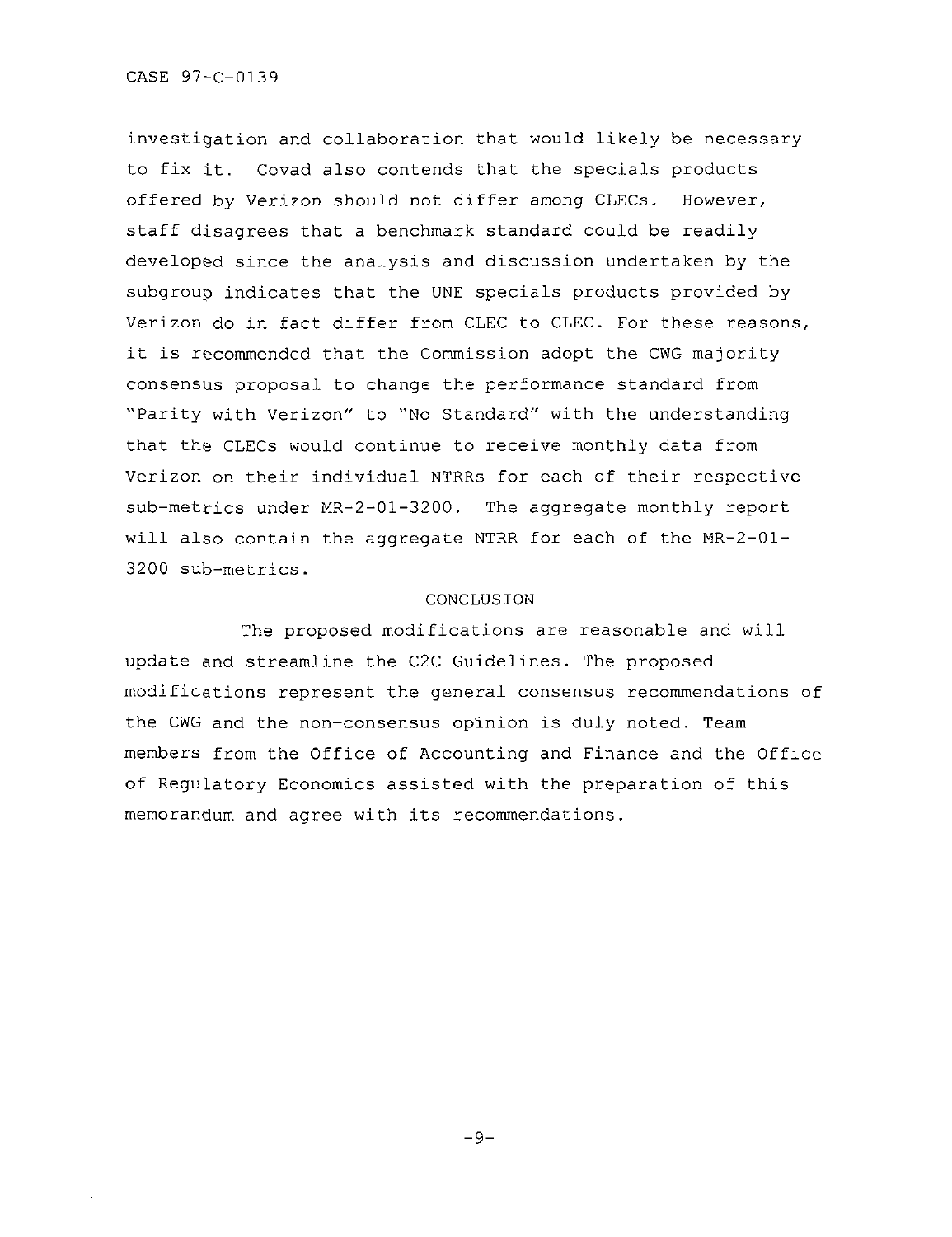#### RECOMMENDATION

It is recommended that:

1. Proposed modifications to the Inter-Carrier Service Quality Guidelines (C2C Guidelines) consisting of two administrative changes and two process changes be adopted consistent with the discussion herein.

2. Within 30 days of the date this Order is issued, Verizon New York Inc. shall file with the Secretary, and serve upon each party, the Inter-Carrier Service Quality Guidelines with the corrections, changes and additions recommended herein.

Respectfully submitted,

LINDA G. DORSEY Utility Analyst 3 (Telecom)

Reviewed by:

PATRICIA C. GRILLO Utility Supervisor (Telecom)

BRIAN P. OSSIAS Assistant Counsel

Approved by:

TIMOTHY G. ZAKRISKI Chief, Intercarrier Operations Office of Telecommunications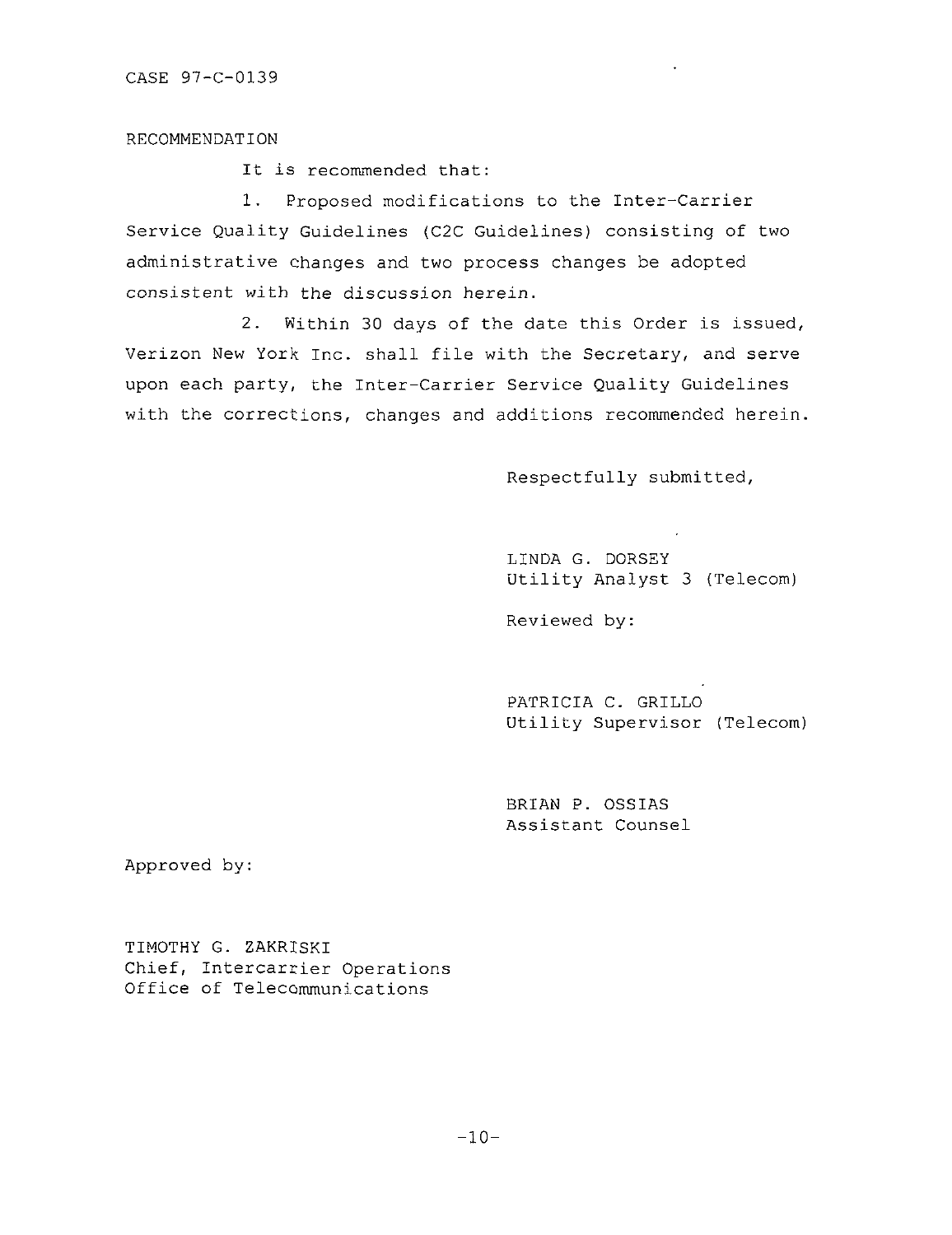#### **Section A - Administrative Changes to the Guidelines**

| <b>C2C Guidelines</b> | References to West Virginia |  |
|-----------------------|-----------------------------|--|
| and Appendices        |                             |  |

1. *Change Proposed:* 

Remove References to West Virginia. References to West Virginia will be removed from the Guidelines and Appendices. The removed references appear in the following formats:

"West Virginia" "WV"<br>"MDV<del>W"</del> Where the "W" will be removed.

Rationale:

This is an administrative change: West Virginia is no longer part of the Verizon Footprint. *This is an administrative change: West Virginia is no longer part ofthe Verizon Footprint.* 

 $2.$ Change Proposed *2. Change Proposed* 

Delete West Virginia Exhibit 1 from the Appendices.

Rationale:

See above.

| $MR-2$ | <b>Trouble Report Rate</b>        |  |
|--------|-----------------------------------|--|
| $MR-3$ | <b>Missed Repair Appointments</b> |  |
| $MR-4$ | <b>Trouble Duration Intervals</b> |  |
| $MR-5$ | <b>Repeat Trouble Reports</b>     |  |

*Change Proposed:* 

Members of the Carrier Working Group agreed to clarify the difference between Disposition Codes versus Trouble Codes in the MR metrics by making certain language changes. The following language was inserted into the designated submetrics:

"or Trouble codes of FAC, CO and STN for Specials and Trunks." (MR-2 and MR-5)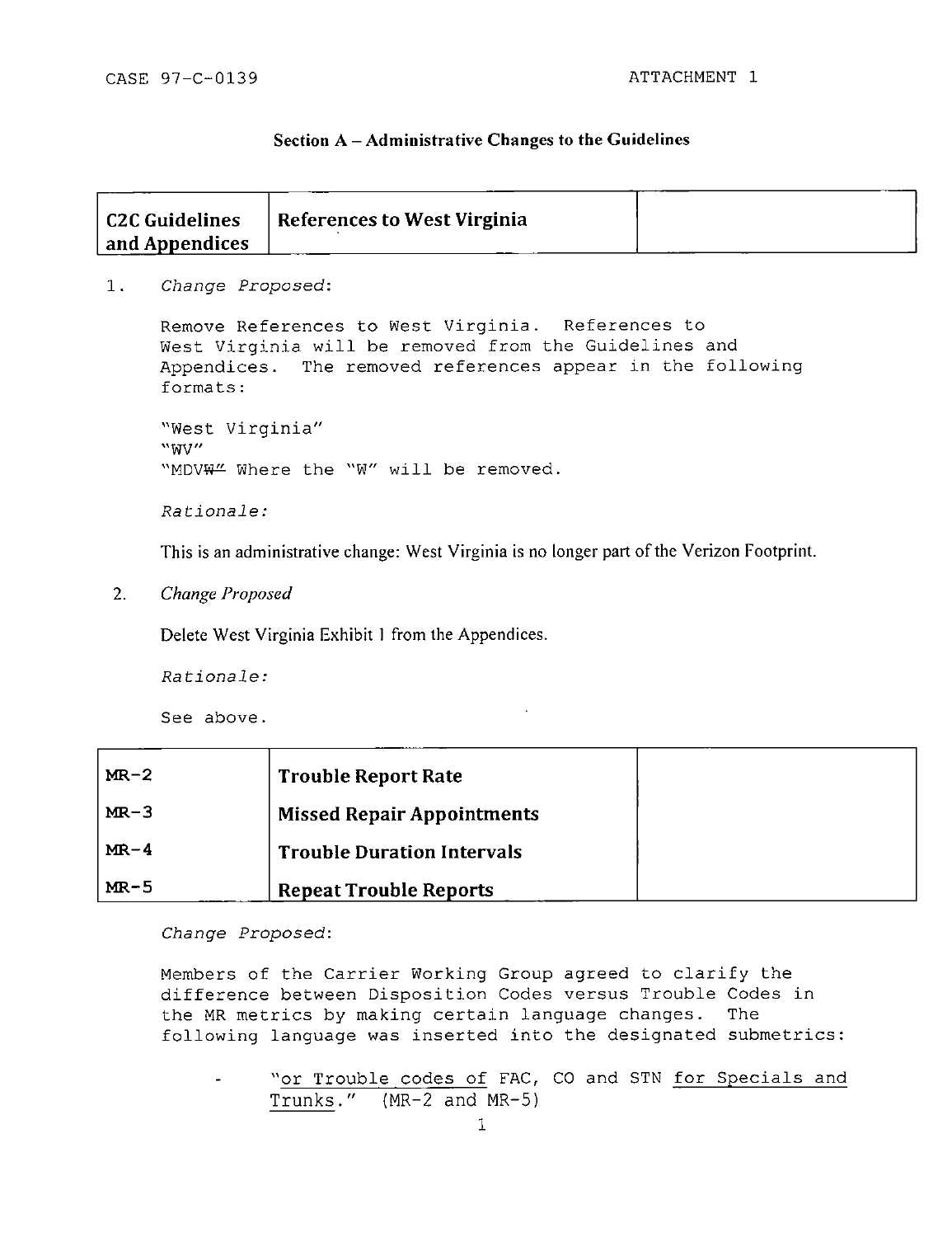- "or Trouble codes of FAC, CO and STN for Specials and Trunks." ( MR-4)
- "Trouble codes FAC, CO, and STN" (MR-2-01)
- "or Trouble Codes of No Trouble Found (NTF), Non Plant Classified (NPC), Customer Provided Equipment (CPE) and Came Clear (CC) for Specials" (MR-2-05)
- "Disposition Codes 03, 04, and 05 or Trouble Codes of FAC, CO, and STN".  $(MR-4-01, MR-4-04, and MR-5-01)$
- "Trouble codes of FAC, CO, and STN" (MR-4-05 and 4- 06)

```
"Disposition Codes 03, 04, and 05 or Trouble Codes of
FAC, CO, and STN". (MR-4-07 and MR-4-08)
```
#### Rationale :

The Carrier Working Group determined that this administrative change was necessary to clarify that Trouble Codes only apply to Specials and Trunks, while Disposition Codes apply to the other products measured under the MR-2. MR-3, MR-4 and MR-5 submetrics.

#### **Section B - Changes to the Guidelines Requiring a Process Change**

| MR- |                                 | Response Time OSS Maintenance Interface |  |
|-----|---------------------------------|-----------------------------------------|--|
|     |                                 |                                         |  |
|     | $C_{n}$ and $D_{n}$ and $D_{n}$ |                                         |  |

1. Change Proposed:

```
Remove the following submetrics which measure performance
related to Electronic Bonded Trouble Administration (EBTA)
Interface :
```

```
MR-1-07-6060 (% On-Time -- Ticket Closure on Bonded Open
Tickets) i
MR-1-08-6060 (% On-Time -- Create Trouble),
MR-1-09-6060 (% On Time - Status Trouble)
MR-1-10-6060 % On Time - Modify Trouble) 
MR-1-11-6060 (% On-Time - Request Cancellation of
Trouble) , and 
MR-1-12-6060 (% On-Time - Test Trouble - POTs only).
```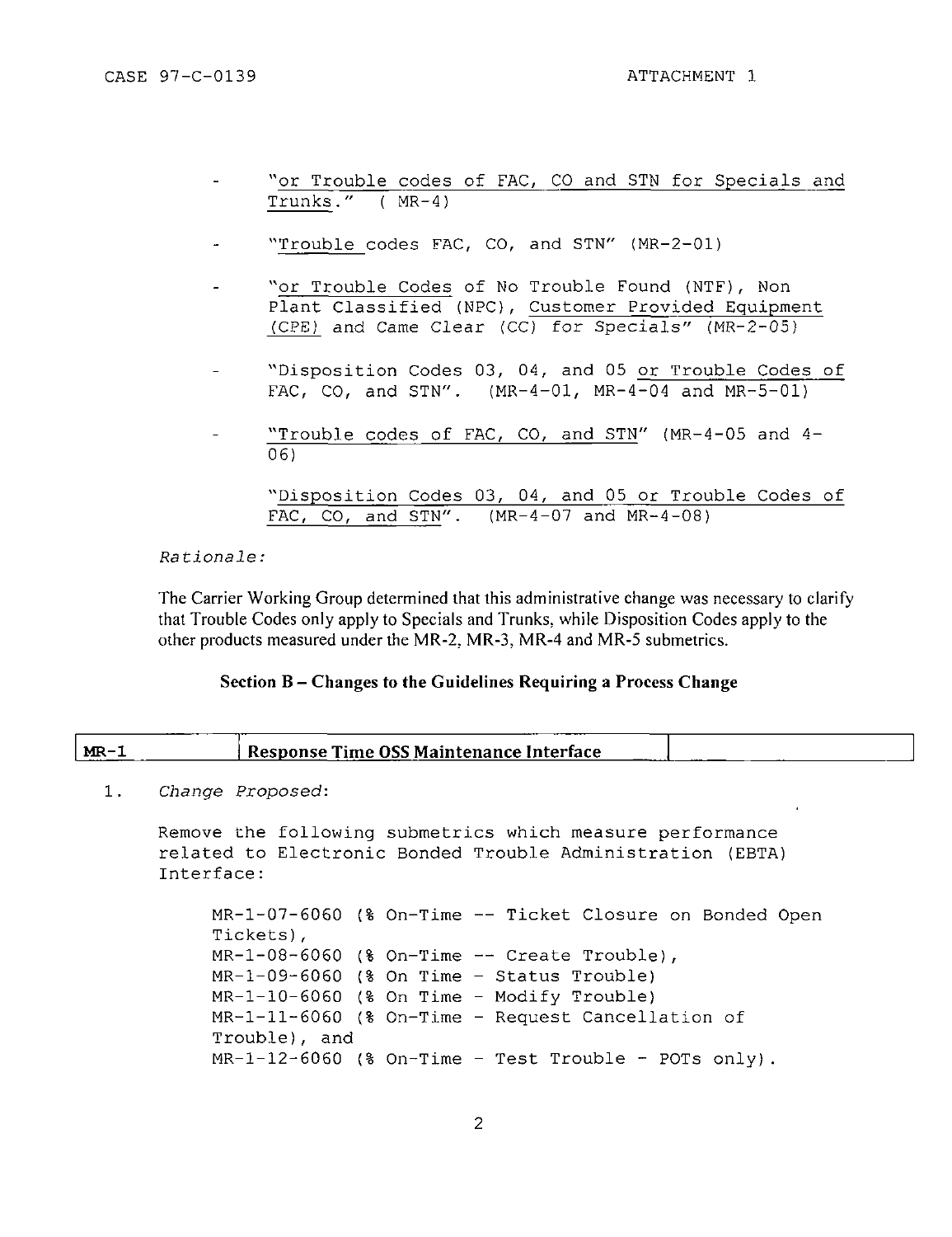#### *Rationale:*

The Carrier Working Group determined that the EBTA interface is no longer used by any carrier. Thus, the submetrics are capturing no data and are no longer necessary.

| $M_{\rm R}$ – 2 – |                                          |  |
|-------------------|------------------------------------------|--|
|                   | Network Trouble Report Rate UNE Specials |  |
| 3200              |                                          |  |

#### **Section of Guidelines: Performance Standard**

1. Change Proposed: Change Performance Standard for MR-2-01-3200 "Network Trouble Report Rate UNE Specials" from "Parity with Verizon Retail" to "No Standard".

#### Rationale :

Verizon has failed to satisfy the parity standard for MR-2-01-3200 "Network Trouble Report Rate UNE Specials" for many years. Since March 2005, Verizon has routinely recorded a monthly score of -5 on this submetric, which is the maximum out of parity performance score under the Guideline's statistical test .

In August 2009, members of the CWG requested an analysis of the performance for  $MR-2-01-3200$  and for the less than standard performance for MR-4-01-1217, MR-4-06-3217, MR-4-08-1217 and MR-5-01-3200. The CWG's review of the CLEC performance component of the metric indicated that repair service for CLEC special services had worsened in 2009. The root cause analysis uncovered that Verizon had reconfigured its practices at its specials repair centers. Verizon has since addressed these shortcomings and repair service has improved. This has resulted in better than standard performance for  $MR-4-01-1217$ , MR-4-06-3217, MR-4-08-1217 and MR-5-01-3200, but not for MR-2-01-3200.

The CWG engaged in additional discussions of the submetric MR-2-01-3200 to determine why the standard for this submetric was being missed subsequent to the improved performance on MR-4-01-1217, MR 4-06-3217, MR 4-08-1217 and MR 5-01-3200, and what, if any steps, could be taken to remediate the submetric. After extensive analysis, which began in January 2010, the CWG discussed numerous possible flaws associated with the submetric that are driving chronic lack of parity and, given the nature of the Specials market, there was no reasonable or cost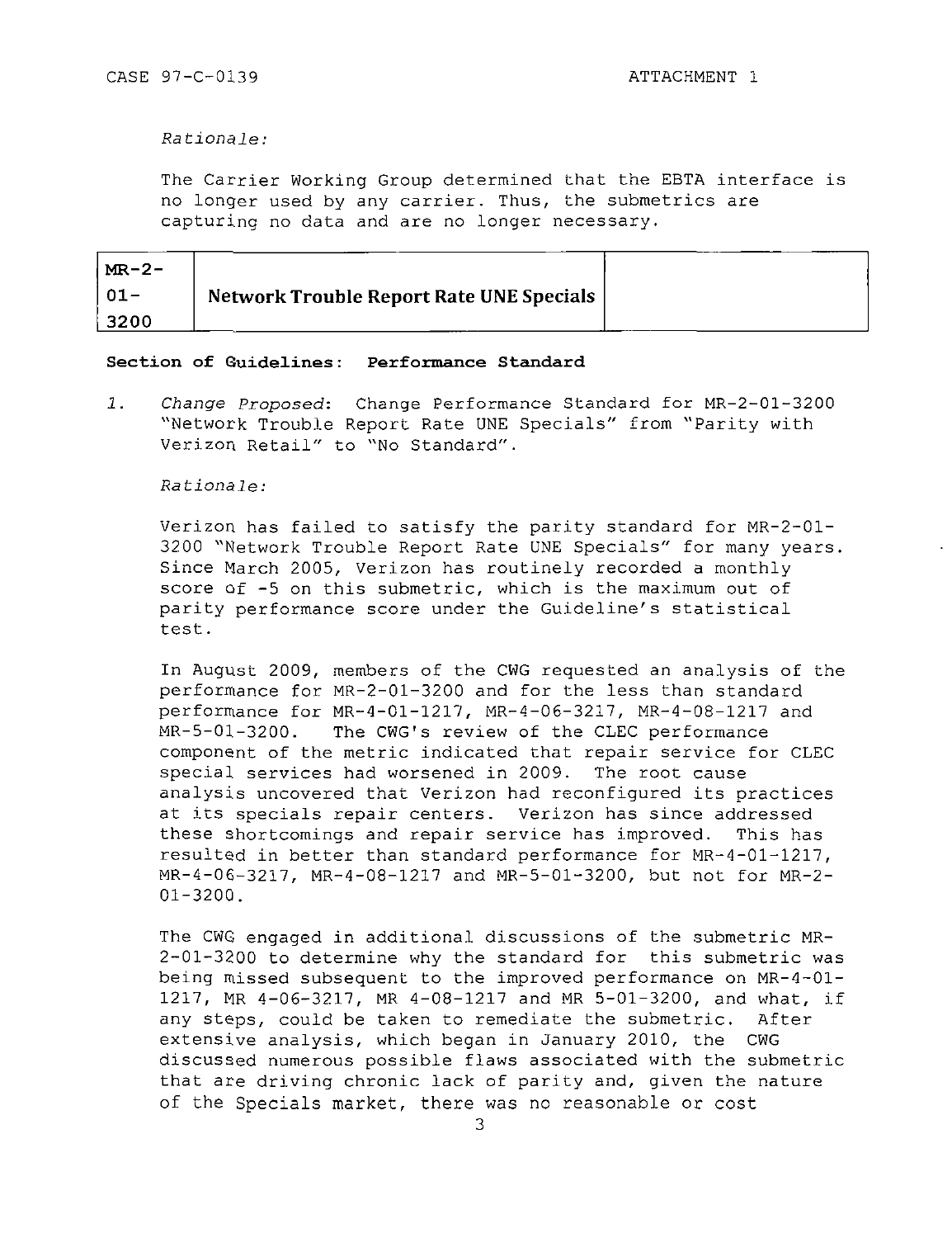effective way to fix the measurement definition for the MR-2-01-3200 submetric for UNE Specials.

The Group discussed that a parity standard, which compares the Retail Specials Network Trouble Report Rate to the CLECs' Specials Network Trouble Report Rate, using statistical testing, would be inappropriate if Verizon and the CLECs provide different types of Specials products to their end users. This difference would represent an "apples-to-oranges"<br>comparison between the two product groups. Since valid comparison between the two product groups. statistical testing requires the comparison of like groups, a parity standard is not appropriate for the  $MR-2-01-3200$ submetric if it could be determined that the Verizon and CLEC special service circuits measured by MR-2-01-3200 are not reasonably like-to-like.

During this analysis the Group also determined that the large denominators associated with the performance captured under MR- $2-01-3200$  could periodically result in statistically failing scores, when there were actually minuscule differences between CLEC and Verizon performance. Thus, a large denominator problem undercuts the validity of the statistical scores recorded under this submetric and militates against the continued application of a parity standard for this submetric.

Also during these discussions, the CWG determined that the  $MR-$ 2-01-3200 trouble report rate metric includes trouble reports that are measured in the other UNE specials repair related metrics, for example, MR-4-01-1217, MR-4-06-3217, MR-4-08-1217 and MR-5-01-3200, such as installation troubles and repeat trouble reports. By retaining the CLEC trouble report rate measurement as an information-only metric, the CWG will be able to comprehensively monitor specials repair performance in the future .

The CWG also examined CLEC-specific and other data to determine whether it would be appropriate to develop a benchmark standard for UNE Specials. The Group noted that the Network Trouble Report Rate on the MR-2-01-3200 submetric varies significantly among the CLECs. The Group also acknowledged that a number of other factors outside of Verizon's control, such as inclement weather and accidents, could influence a CLEC's NTRR. NTRRs could also vary by geography. Thus, CLECs operating in different geographic markets could record different NTRRs. The CWG discussed that a great deal of additional analysis would be necessary to determine a reasonable level at which to set a benchmark standard .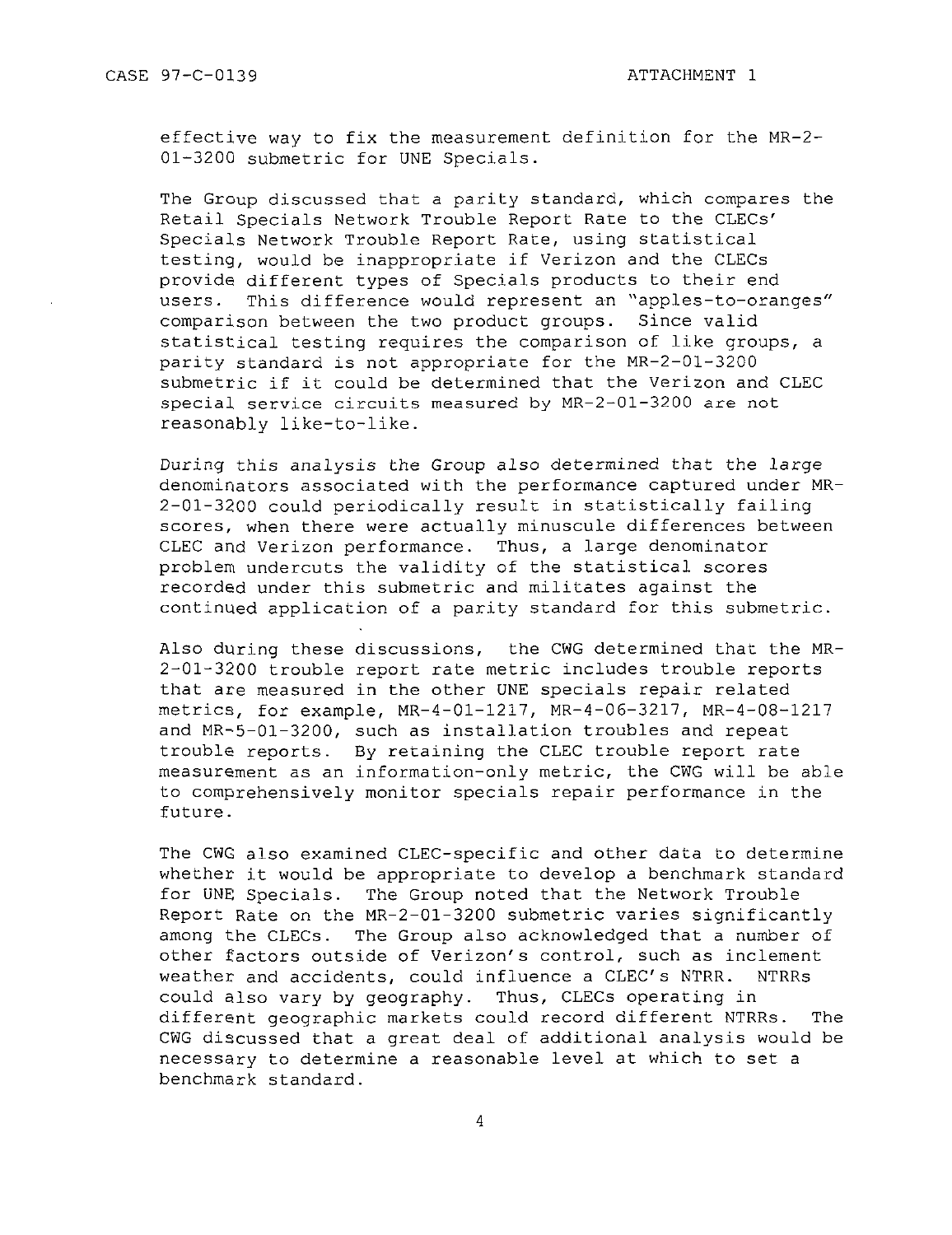Given these factors and the other factors examined by the CWG, the Group determined that the most efficacious course of action to deal with this "broken" submetric was to change the performance standard from "Parity with Verizon" to "No Standard" with the understanding that the CLECs would continue to receive monthly data on their individual NTRRs for each of their respective submetrics under  $MR-2-01-3200$ . The aggregate monthly report will also contain the aggregate NTRR for the MR-2-01-3200 submetric .

Covad's Non-Consensus Comments: While consensus was achieved (majority ruled), Covad continued to assert a benchmark standard for MR-2-01 UNE Specials should be applied. Covad noted that limiting to UNE Specials, the product offered by Verizon should not differ among CLECs. That weather and accidents as well as geography issues should not only be monitored by Verizon, but staffed accordingly, so Covad doesn't find these factors to be relevant. In addition, the following are already accounted for requirements that eliminate the factors that are not within Verizon's control: performance metric exclusions and force majeure clauses.

Regarding the elimination of retail compare results (nonstandard) per Verizon's assertion the results reflect an apples to oranges comparison, Covad noted that until root cause analysis can be performed against both wholesale and retail results, proof the results did not reflect parity was never achieved .